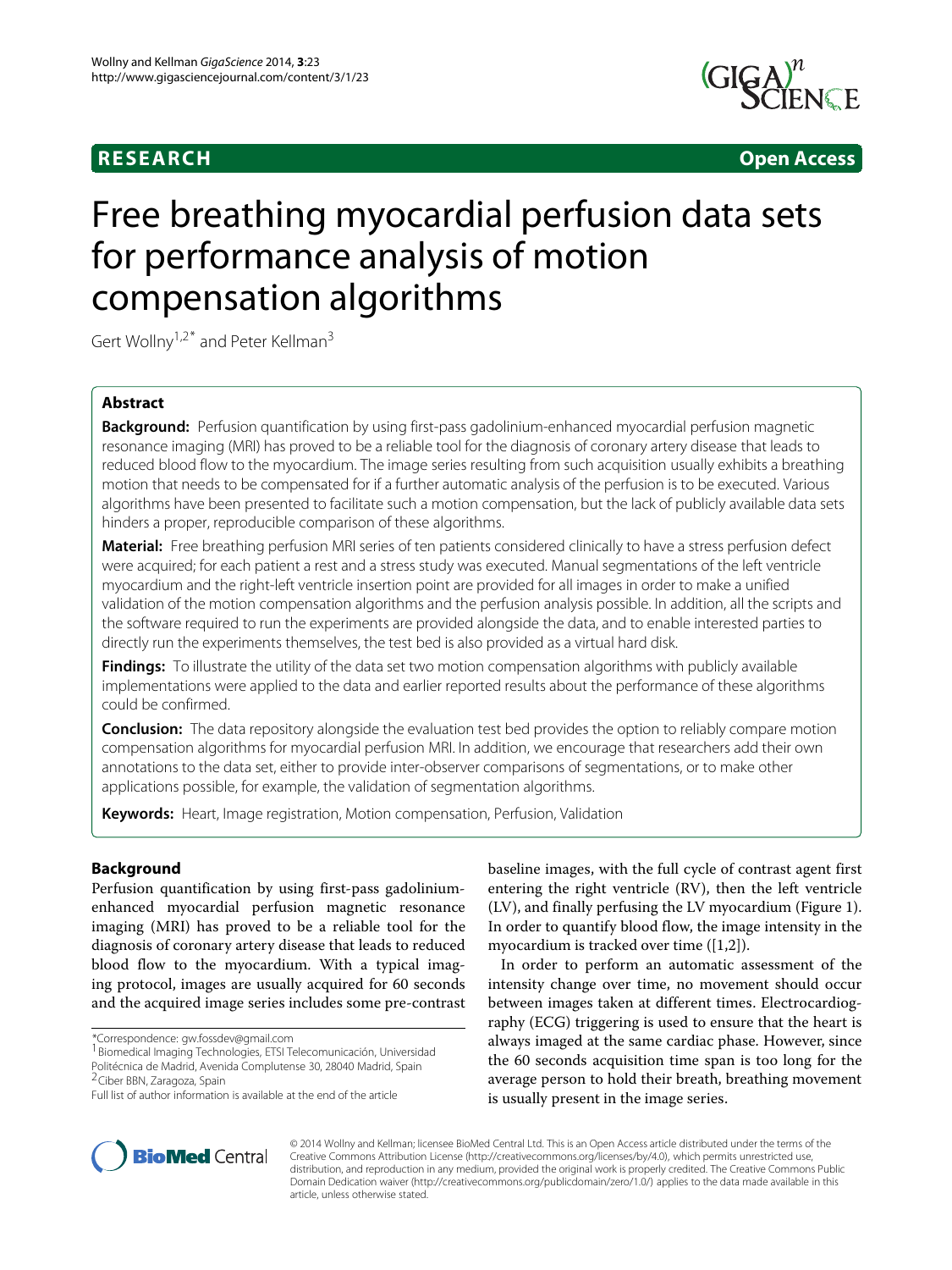

<span id="page-1-0"></span>To compensate for this breathing motion by image processing methods two problems have to be overcome: The motion to be compensated for itself, and the rather strong intensity change that is induced by the contrast agent. A wide variety of methods have been proposed to eliminate the motion from the images series by image registration. Image registration is the process of finding a transformation that maps on image, the moving or floating image to another image, the template or reference image so as to optimize a measure describing the similarity of these two images.

Some motion compensation methods rely on linear registration only (i.e. only a linear transformation is optimized), for example, translation [\[3-](#page-7-2)[7\]](#page-7-3), or translation and rotation [\[8](#page-7-4)[,9\]](#page-7-5). Note, that in addition to translation and rotation a linear transformation may also comprise scaling and shear.

However, since the breathing movement results in the heart moving within the barely moving chest, the all-over movement pattern is highly non-linear, and masking is needed to extract a region of interest (ROI) around the heart that must be small enough to not contain nonmoving body parts but big enough to accommodate the full movement range of the heart itself. In addition, linear registration does not account for the non-linear deformations of the myocardium itself. On the other hand, employing non-linear registration does not require the extraction of a bounding box and it can also compensate for the non-linear deformations of the heart.

To overcome the challenge of changing intensities one can optimize statistical image similarity measures such as mutual information or cross correlation (e.g. [\[10](#page-8-0)[,11\]](#page-8-1)), or gradient based measures [\[12](#page-8-2)[,13\]](#page-8-3). One can minimize the amount of intensity change between images by only running the image registration for image pairs in direct temporal succession, and then align all images to one reference by accumulating the obtained transformations [\[11,](#page-8-1)[12,](#page-8-2)[14\]](#page-8-4). However, this accumulation of transformation may also result in the accumulation of small registration errors, and may, therefore, result in considerable large errors in the overall alignment for time steps that are "far away" from the common reference in the temporal succession. An alternative is to model the intensity change and create motion-free images that can then be used as reference images for a following registration step [\[13,](#page-8-3)[15](#page-8-5)[-20\]](#page-8-6). Since the motion manifests itself as a high frequency component in intensity change over time it has also been proposed to work in the frequency domain and remove these high frequency components [\[6\]](#page-7-6). For detailed review of motion compensation methods that can be applied to myocardial perfusion image series the reader is referred to [\[21\]](#page-8-7).

A fair comparison of these algorithms requires that common data is used for the validation procedure, but because of the personal nature of the medical data used, its free redistribution is usually impeded by patient privacy concerns.

Here we present a manually segmented series of myocardial perfusion data sets that were acquired with a free breathing protocol, along with the required patient consent, anonymization, and un-linking that makes its free redistribution possible. In addition we give an overview of the provided data, as well as provide results of motion compensation experiments run with the data that replicate work presented elsewhere [\[13,](#page-8-3)[20\]](#page-8-6). In these publications the experiments were executed with different data sets that could not be redistributed freely. Finally, we give short descriptions of the applied motion compensation exploiting the quasiperiodicy of the breathing movement (QUASI-P) [\[13\]](#page-8-3) and motion compensation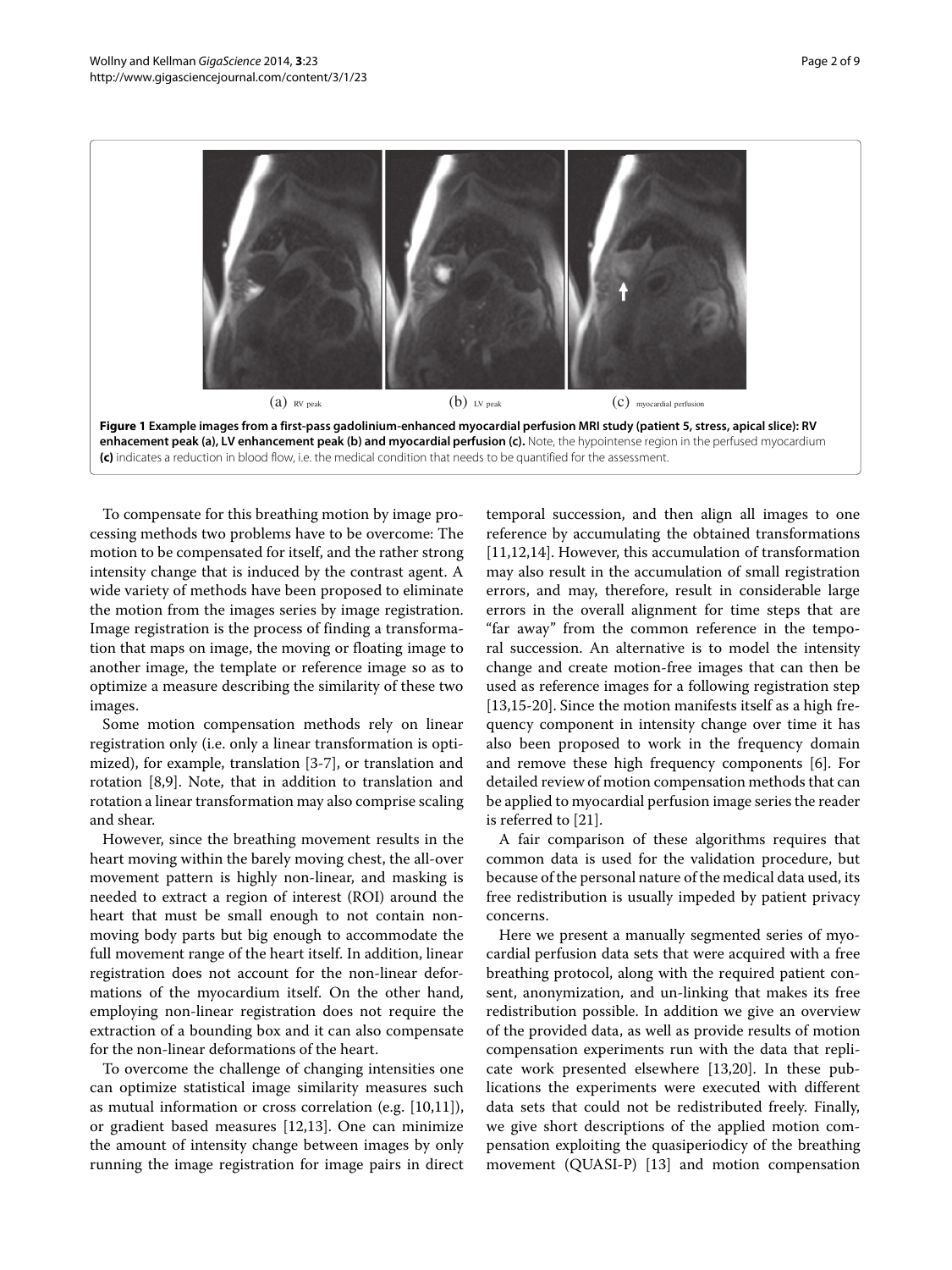using independent component analysis and a spline based non-linear registration scheme (ICA-SP) [\[20\]](#page-8-6) used to run these experiments, including the small enhancements we applied with respect to their original implementation.

# **Data description**

# **Acquisition and data features**

In total, anonymized and unlinked data sets of ten patients considered clinically to have a stress perfusion defect are made available. The data was acquired under clinical research protocols approved by the Institutional Review Boards of the National Heart, Lung, and Blood Institute and Suburban Hospital (Bethesda, MD, USA). The patients provided written informed consent, and the analysis and data repository were approved by the NIH Office of Human Subject Research. For each patient, both rest study and stress studies were executed and the perfusion images were acquired by using a free breathing protocol. However, patient six had extremely shallow breathing so that the rest study appears to be acquired with a complete breath hold (i.e. it contains no visible motion), and the stress study only exhibits shallow breathing. For the first patient images were taken in only 45 time steps, and for the remaining nine patients images were taken in 60 time steps. In all cases, three slices (at the base, mid, and apical level) were acquired. Hence, in total 60 2D image series are provided in the data set (two studies for each of the 10 patients with three slices each). An overview of the data sets is given in Table [1.](#page-3-0)

For all patients, a half dose of contrast agent (Gd-DTPA, 0.05 mmol/kg) was administered at 5 ml/s, followed by 20 ml saline flush. The first two time steps of each series comprise proton density weighted images that may be used for intensity inhomogeneity correction (see, e.g., [\[11\]](#page-8-1)); however, this intensity correction is not considered here. The remaining slices were acquired by using the slew rate – fast low angle shot (SR-FLASH) protocol. For all series TR/TE=2.41/1.06, except for patient 6 (TR/TE=2.43/1.22). The images series were reconstructed to a final matrix size of  $256 \times 192$  (3/4 phase FOV) using zero filling for interpolation. The resulting interpolated spatial pixel resolution is 1.4 mm  $\times$  1.4 mm for patients 1–5, 9 and 10, and 1.6 mm  $\times$  1.6 mm for the patients 6, 7, and 8. An example of the key perfusion time steps – RV enhancement, LV enhancement, and myocardial perfusion – at the base level is given in Figure [1.](#page-1-0)

The series images are all provided as anonymized DICOM files and as 8-bit PNG files. A linear mapping from the 16-bit DICOM pixel intensity range to the 8-bit PNG intensity range was applied that maximizes visual quality and the mapping parameters were selected individually. Therefore, the 8-bit data should not be used for measurements that aims at comparing data from different slice series. PNG files are required because the

segmentation software [\[22\]](#page-8-8) used is currently limited to image formats that are directly supported the Android operating system.

#### **Segmentations**

The segmentations are given as XML files that can be read and written by the segmentation software [\[22\]](#page-8-8) as well as the related software in the toolkit for gray scale medical image analysis (MIA) [\[23\]](#page-8-9) used here to run the experiments described below. The validating XML-scheme is provided with the data, for an example XML file see Listing [1;](#page-2-0) an example of a segmented slice is given in Figure [2.](#page-3-1)

<span id="page-2-0"></span>**Listing 1** Elements of a segmentation set. The work set consists of a description where RV and LV peak enhancement frame can be stored, and a number of images (frames). For each frame, the *star* defined by its center and rays is defined with the first ray passing through the RV insertion point. Then the segmentation sections are given as closed lines of the endo- and epicardium.

```
< ? xml vers ion= " 1 . 0 " enc oding = "UTF−8" ?>
<workset version="2">
  <description>
    \langleRVpeak value="12"/>
    \langleLVpeak value="20"/>
  </ description>
  \langle frame image="data001.dcm">
    \text{16.420766} x="95.715692"
           y = " 132.149447" >\frac{1}{\pi} x=" -0.986293" y=" -0.165001" />
       <point x= " 0.636042 " y= " −0.771654 " />
       <point x="0.350251" y="0.936656"/>
    \langle/star\rangle\leq section color="#ff00ffff">
       <point x="79.604330" y="127.277650"/>
       <point x= " 79.473450 " y= " 126.995224 " />
       <point x="79.514786" y="126.506150"/>
       ...
    </ section>
  </ frame>
   ... <!— more frames —>
</ workset>
```
Specifically, the images of each study are separated into three segmentation sets  $(0 -$  apical,  $1 -$  middle, and  $2$ basal slice). For each frame, that is for each slice and time step of a study set, the following features were segmented: The epi-and endocardium are outlined, and with three points the circumcircle of the LV including the myocardium is identified (Figure [2\)](#page-3-1). The first of these three points is co-located with on of the two RV insertion points (anterior or posterior; consistently selected over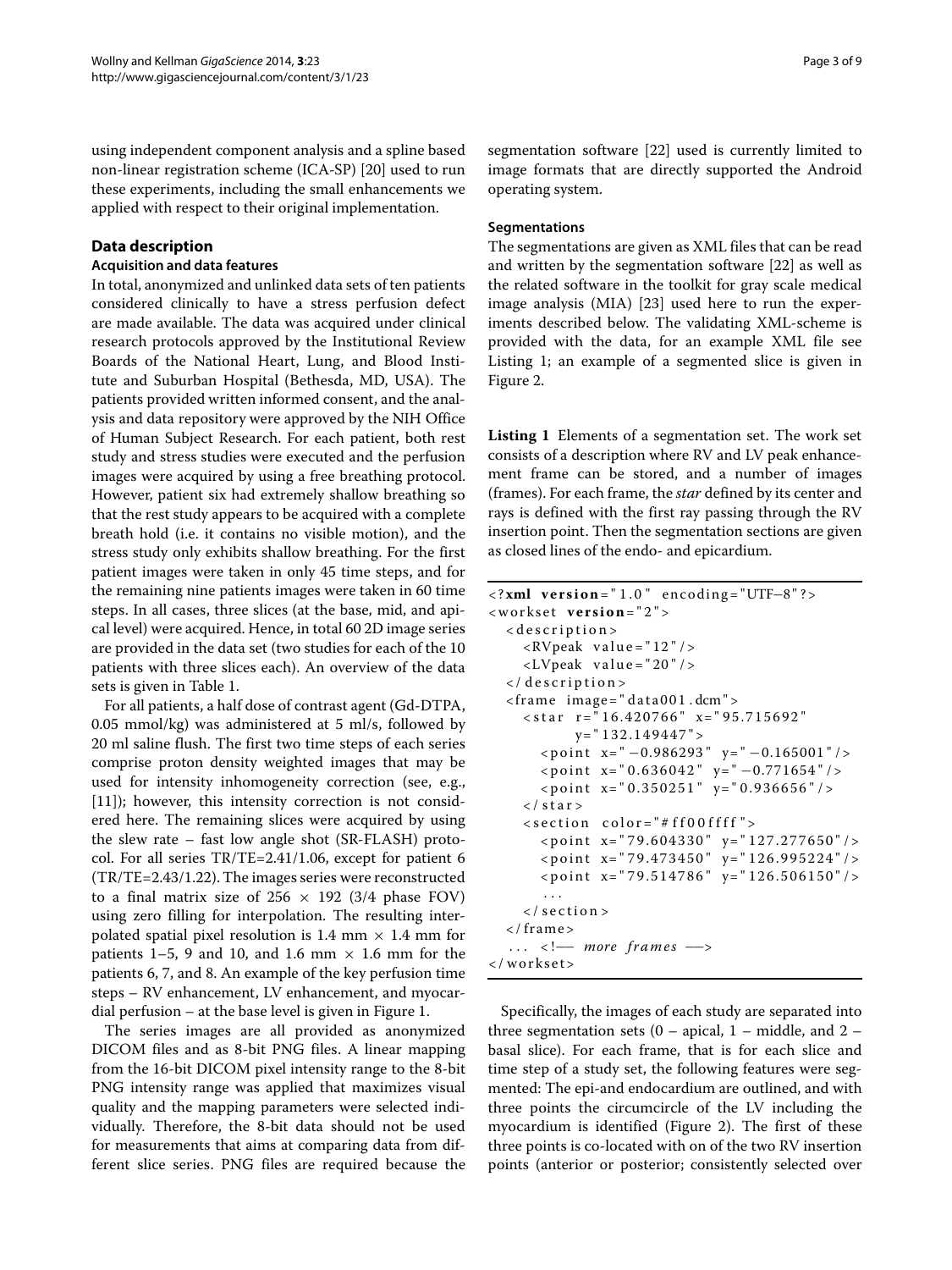<span id="page-3-0"></span>

| <b>Patient</b> |               | <b>Time steps</b> | <b>Breathing regularity</b> | Image quality  | <b>Spatial intensity homogeneity</b> | Remarks             |  |
|----------------|---------------|-------------------|-----------------------------|----------------|--------------------------------------|---------------------|--|
|                | Rest          | 45                | 3                           | 5              | Low                                  |                     |  |
|                | Stress        |                   | 4                           | 5              | Low                                  |                     |  |
| $\overline{2}$ | Rest          | 60                | 5                           | 5              | Medium                               |                     |  |
|                | Stress        |                   | 4                           | $\overline{4}$ | Medium                               |                     |  |
| $\overline{3}$ | Rest          | 60                | 5                           | 5              | Low                                  |                     |  |
|                | Stress        |                   | 5                           | 4              | Low                                  |                     |  |
| $\overline{4}$ | Rest          | 60                | 5                           | 5              | Low                                  |                     |  |
|                | Stress        |                   | 5                           | 5              | Low                                  |                     |  |
| 5              | Rest          | 60                | $\overline{2}$              | 5              | Medium                               |                     |  |
|                | Stress        |                   | 4                           | 5              | Medium                               |                     |  |
| 6              | Rest          | 60                |                             | 3              | High                                 | No movement         |  |
|                | Stress        |                   | 3                           | 3              | High                                 | Shallow breathing   |  |
| $\overline{7}$ | Rest          | 60                | 5                           | 5              | Medium                               |                     |  |
|                | <b>Stress</b> |                   | 5                           | 5              | Medium                               | Slow breathing rate |  |
| 8              |               | Rest              | 60                          | 5              | 5                                    | Medium              |  |
|                | <b>Stress</b> |                   | 5                           | 5              | Medium                               |                     |  |
| 9              | Rest          | 60                | $\overline{4}$              | 4              | Medium                               |                     |  |
|                | Stress        |                   | 5                           | 4              | Medium                               |                     |  |
| 10             | Rest          | 60                | 3                           | 5              | Low                                  |                     |  |
|                | <b>Stress</b> |                   | 3                           | 5              | Medium                               |                     |  |

The rating (5 = best) for breathing regularity, image quality, and intensity inhomogeneity is subjective and based on visualizing the series as a looping video.

the whole image series), thereby making it possible to consistently divide the myocardium into sections for further analysis.

In some frames, especially in the pre-contrast phase tissue boundaries can hardly be identified because of missing

<span id="page-3-1"></span>

**Figure 2 Segmented slice of a perfusion series.** The epi- and endocardium are here colored in cyan and red respectively. The circumcircle is estimated based on three points on the epicardium. Here, the first point, indicated by a little circle, is co-located with the anterior RV insertion point forming the basis for consistently dividing the myocardium into sections of equal sizes.

intensity gradients, for an example see Figure [1a](#page-1-0). Here, for consistency of the data (i.e. two contours per slice) a segmentation is guessed.

This has two implications: Firstly, validation based on overlap and boundary distance measures can not be applied. Secondly, consider the automatic evaluation of a time-intensity curve for a myocardical section: Here, a mask taken from one manually selected frame is applied to all images to evaluate the corresponding average intensities. This mask must stem from a properly segmented frame, since the mask should only cover the myocardium in *all* images of a series. On the other hands, for the evaluation of the Ground Truth time-intensity curve, each mask is only used for its corresponding frame. Since the intensities are evaluated as averages over the enclosed regions, an error in the outlining of such a region of homogeneous intensities is of no consequence to the value of this intensity average. Hence, the correct Ground Truth time-intensity curve can be obtained despite the segmentation in some frames not being anatomically correct. Considering that the perfusion analysis measure focuses on local intensity changes in the myocardium, basing the validation of motion compensation methods on only these time-intensity curves is a viable approach.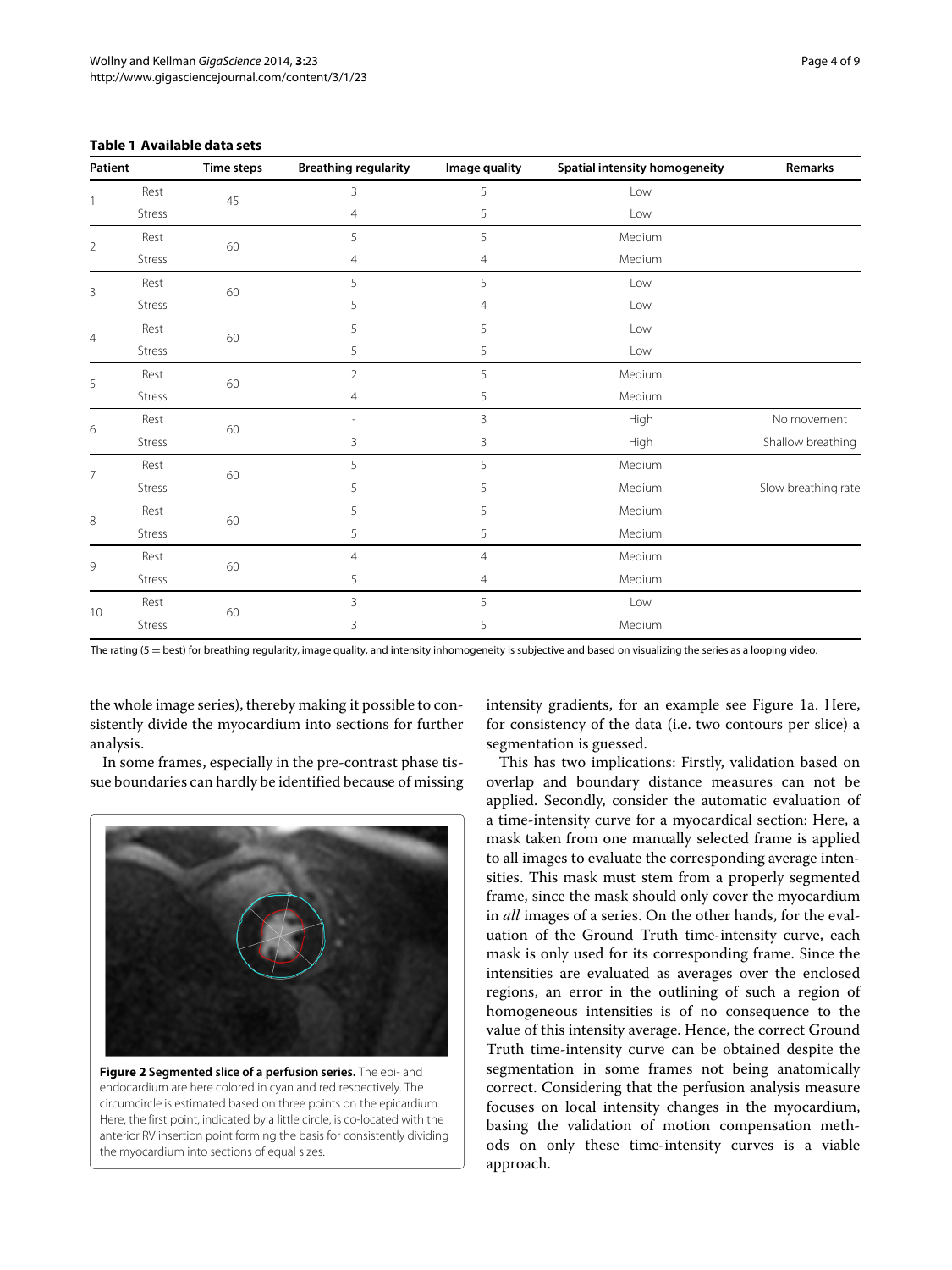#### **Analyses**

Two distinct experiments were executed: Firstly, motion compensation was applied to the data sets 1–5 and 7–10 acquired under rest and stress by using the algorithms QUASI-P [\[13\]](#page-8-3), and ICA-SP [\[20\]](#page-8-6); the latter with the enhancements as described in the [Methods](#page-6-0) section. Secondly, both algorithms where applied to the motion-free data set *6-rest* in order to analyze how the algorithms preserve this initially motion-free data. To run the experiments we used the implementation provided with MIA [\[23\]](#page-8-9).

The parameters for running both methods were set similar to [\[20\]](#page-8-6), that is, with QUASI-P a gradient decent method was used for optimization (start step size 0.01, stopping condition epsilon 0.01).

For ICA-SP the optimization of the objective function was achieved using the *rank-1 method of the shifted limited-memory variable metric algorithm* [\[24\]](#page-8-10) (breaking conditions: maximum of 300 iterations, or 0.001 absolute x-tolerance, or 0.001 relative objective function value).

The independent component analysis in ICA-SP uses FastICA [\[25\]](#page-8-11), first run in deflation mode. If this did not result in a usable signal separation, the symmetric mode was run with a maximum of 400 iterations and the result was used regardless of the convergence of the algorithm. The discrete wavelet transform used the centered Daubechies wavelet family of maximum phase with five vanishing moments [\[26\]](#page-8-12). In addition to the sanity checks applied to the LV segmentation, we added a criterion based on the distance between gravity centers of the obtained RV and LV regions. In consideration that the heart of an adult human is approximately 90 mm across in the short axis view, a segmentation was rejected if this distance of the gravity centers was below 30 mm. To account for the higher heart rate in stress studies we added a fall-back check to estimate the independent component (IC) corresponding to motion: If the detection of a motion component from the IC mixing curves based on the wavelet analysis failed we tested whether the mean frequency of one of the curves was above 14 breaths per minute.

The remaining registration parameters are given in Table [2.](#page-4-0)

<span id="page-4-0"></span>

|  | <b>Table 2 Registration parameters</b> |  |
|--|----------------------------------------|--|
|--|----------------------------------------|--|

| Method                                | <b>OUASI-P</b> | <b>ICA-SP</b> |
|---------------------------------------|----------------|---------------|
| Regularization weight $\kappa$ /scale | $0.1/-$        | 10/0.5        |
| Knot spacing/scale                    | 5/             | 16/0.5        |
| Multi-resolution-levels               |                |               |
| Passes                                |                | ≤ 5           |

"Scale" refers to the value used to scale the according parameter with each new registration pass.

The results reported here were all obtained running the motion compensation in a virtualized environment running an Ubuntu Linux 14.04 (i386) installation, and the version 2.2.0 of MIA (for details see the Additional file [1:](#page-7-7) Supplementary material).

As validation measures we compared automatically obtained time-intensity curves to manually acquired ones before and after registration. In all cases, the LV myocardium was separated into 12 sections and the key frame mask for the automatic time-intensity curve was obtained from the image marked as constituting peak LV enhancement, because in this image the myocardium can be segmented quite accurately. In the statistical measures one data point is defined by the patient, slice location, study, and its myocardial section observed.

# **Experiment 1 - compensation of free breathing motion**

In the first experiment, motion compensation for the rest and stress studies of nine patients was run. For 16 of the 54 considered slice series the segmentation of the region of interest around the left ventricle was rejected when running ICA-SP. For these slices the motion compensation had to be run on the full image resolution. For two slices (patient 7, middle, basal) the ICs corresponding to motion could only be identified based on the mean frequency of their mixing curves. However, in these cases the mean frequency for RV enhancement mixing curve was also very close to the chosen threshold, indicating that this approach – here only used as fallback – may not be reliable. Still, motion compensation by applying ICA-SP could be achieved for all series. QUASI-P, on the other hand, failed for one series (patient 7, stress, basal), but was applied successfully for the remaining data.

The obtained validation measures are summarized in Tables [3](#page-5-0) and [4.](#page-5-1) For completeness we not only report the summary results for QUASI-P including all series, but also the results obtained when ignoring the failed series (dubbed QUASI-P∗ in the tables).

In all cases (rest, stress, summary) ICA-SP provided better results with respect to the normalized mean square error (NMSE) (Table [3\)](#page-5-0). When considering only the rest studies and the summary statistics this also holds for Pearsons correlation coefficient  $R^2$  (Table [4\)](#page-5-1). For the stress studies, QUASI-P and ICA-SP provide equal mean values when only the slices are taken into account for which motion compensation was successfully executed. These findings confirm that on average ICA-SP performs better than QUASI-P as reported in [\[20\]](#page-8-6).

#### **Experiment 2 - no motion**

When running the two motion compensation algorithms for a data set that does not exhibit motion to begin with, then ICA-SP is a clear winner over QUASI-P as can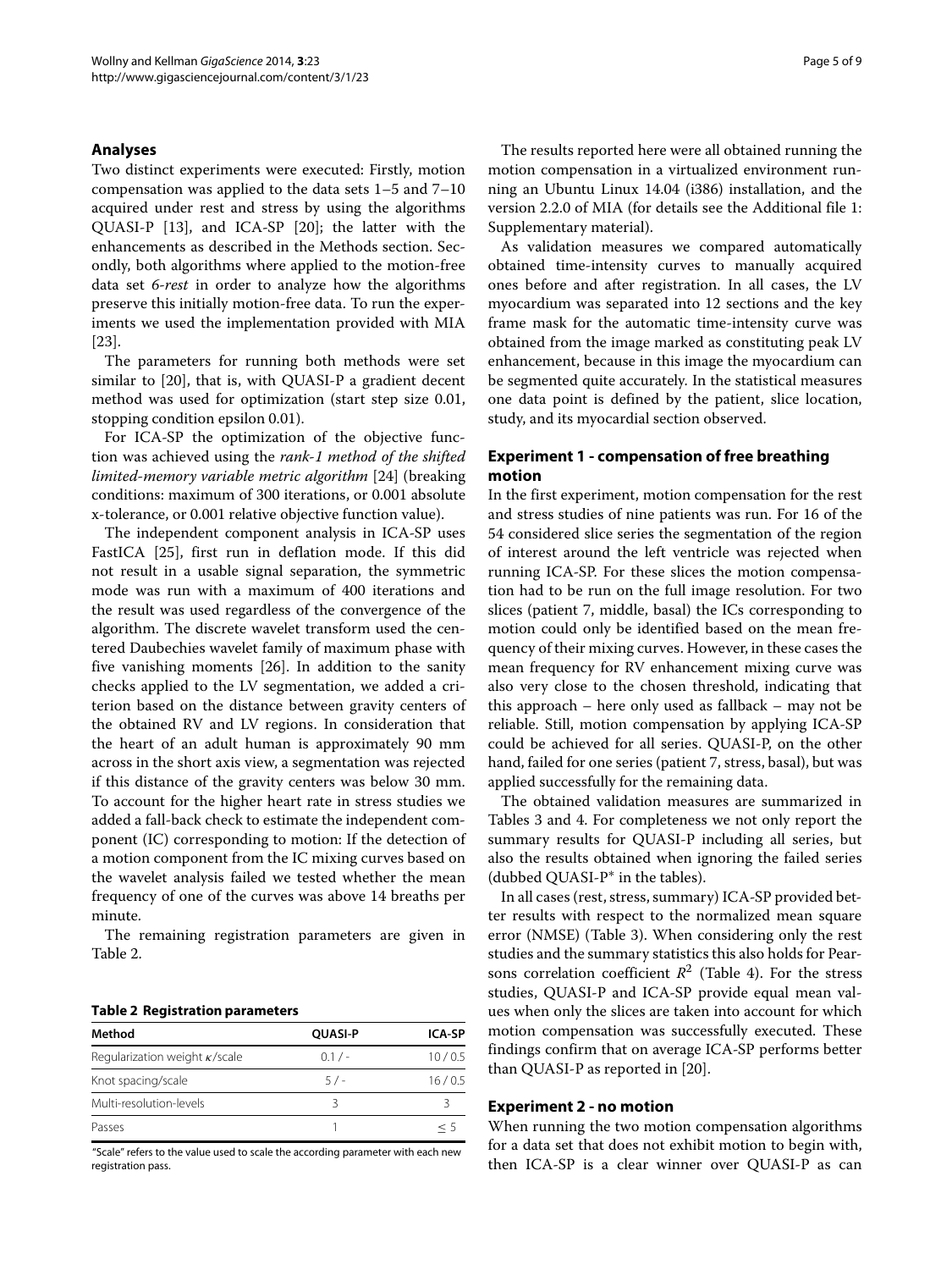<span id="page-5-0"></span>**Table 3 NMSE before and after registration (smaller is better)**

|              |      | All studies           |        |      |       |
|--------------|------|-----------------------|--------|------|-------|
|              | Mean | Variation             | Median | Min  | Max   |
| Unregistered | 0.66 | 0.56                  | 0.51   | 0.04 | 4.21  |
| QUASI-P      | 0.81 | 1.82                  | 0.41   | 0.04 | 16.76 |
| QUASI-P*     | 0.61 | 0.68                  | 0.40   | 0.04 | 6.81  |
| ICA-SP       | 0.52 | 0.53                  | 0.35   | 0.04 | 4.40  |
|              |      | <b>Rest studies</b>   |        |      |       |
| Unregistered | 0.67 | 0.59                  | 0.52   | 0.04 | 4.21  |
| QUASI-P      | 0.60 | 0.63                  | 0.40   | 0.04 | 4.57  |
| ICA-SP       | 0.48 | 0.51                  | 0.33   | 0.04 | 4.35  |
|              |      | <b>Stress studies</b> |        |      |       |
| Unregistered | 0.66 | 0.54                  | 0.49   | 0.06 | 3.86  |
| QUASI-P      | 1.02 | 2.47                  | 0.42   | 0.05 | 16.76 |
| OUASI-P*     | 0.62 | 0.71                  | 0.40   | 0.05 | 6.81  |
| ICA-SP       | 0.56 | 0.55                  | 0.38   | 0.05 | 4.40  |

Both algorithms result in a significant improvement of the measures, and as with *R*<sup>2</sup> ICA-SP providing the better motion compensation according to the obtained measurements.

be seen from the resulting validation measures given in Table [5.](#page-5-2)

ICA-SP introduces some small errors, because the algorithm is designed to run at least one registration pass, even if no motion is detected.

<span id="page-5-1"></span>**Table 4 Pearsons correlation coefficients before and after registration (larger is better)**

|              |      | <b>All studies</b>    |        |         |      |
|--------------|------|-----------------------|--------|---------|------|
|              | Mean | Variation             | Median | Min     | Max  |
| Unregistered | 0.82 | 0.20                  | 0.89   | $-0.09$ | 1.00 |
| QUASI-P      | 0.90 | 0.16                  | 0.95   | 0.00    | 1.00 |
| QUASI-P*     | 0.91 | 0.12                  | 0.95   | 0.13    | 1.00 |
| ICA-SP       | 0.92 | 0.13                  | 0.97   | 0.17    | 1.00 |
|              |      | <b>Rest studies</b>   |        |         |      |
| Unregistered | 0.81 | 0.18                  | 0.88   | 0.15    | 0.99 |
| QUASI-P      | 0.90 | 0.13                  | 0.95   | 0.13    | 1.00 |
| ICA-SP       | 0.93 | 0.11                  | 0.97   | 0.33    | 1.00 |
|              |      | <b>Stress studies</b> |        |         |      |
| Unregistered | 0.82 | 0.22                  | 0.91   | $-0.09$ | 1.00 |
| QUASI-P      | 0.90 | 0.19                  | 0.96   | 0.00    | 1.00 |
| QUASI-P*     | 0.92 | 0.11                  | 0.96   | 0.15    | 1.00 |
| ICA-SP       | 0.92 | 0.15                  | 0.97   | 0.17    | 1.00 |

Both algorithms result in a significant improvement of the measures with ICA-SP providing the better motion compensation than QUASI-P according to the obtained average value of *<sup>R</sup>*2.

#### <span id="page-5-2"></span>**Table 5 Validation measures before and after registration of the motion free series**

|              |      | $R^2$       |        |      |      |
|--------------|------|-------------|--------|------|------|
|              | Mean | Variation   | Median | Min  | Max  |
| Unregistered | 1.00 | 0.00        | 1.00   | 1.00 | 1.00 |
| QUASI-P      | 0.50 | 0.32        | 0.63   | 0.00 | 0.87 |
| $ICA-SP$     | 0.94 | 0.09        | 0.99   | 0.66 | 1.00 |
|              |      | <b>NMSE</b> |        |      |      |
| Unregistered | 0.00 | 0.00        | 0.00   | 0.00 | 0.00 |
| QUASI-P      | 2.21 | 1.94        | 1.37   | 0.20 | 6.85 |
| ICA-SP       | 0.13 | 0.11        | 011    | 0.01 | 0.46 |

While ICA-SP mostly preserves the data, the application of QUASI-P brings the original alignment to naught.

QUASI-P on the other hand relies on detecting a subset of images that is already well aligned, but doesn't set a maximum temporal distance between images that are added to the sub-set. Consequently, only very few images are added to this subset, and in its extreme, for the apical slice the estimated pre-aligned subset only consists of the first and the last image of the series. As already reported in [\[13\]](#page-8-3) the linear interpolation used to create synthetic images for the second registration step is hardly able to model the fast intensity change at the beginning of the series. Here this problem is moved to a new level: Since very few images are included in the pre-aligned subset they simply do not form a sufficient base to model the intensity change of the whole series.

# **Discussion**

We presented free breathing acquired myocardial perfusion data sets from 10 patients evaluated to have a stress perfusion defect based on cardiac MR myocardial perfusion imaging. By applying algorithms published elsewhere we showed how this data can be used to analyze and validate breathing motion compensation methods. Specifically, we were able to confirm earlier findings, that is, ICA-SP performs better then QUASI-P when applied to free breathing acquired perfusion data with respect to the time-intensity curve based validation measures  $R^2$  and normalized mean square error (NMSE). We were also able to show that ICA-SP is stable considering the preservation of data if no motion is present in a series.

By providing not only the data, but also a full installation of the test bed used to run the experiments as a virtual machine we enable third parties to easily replicate the experiments, to extend the method, and also to run the experiments on their own data. By managing the data and the manual segmentations used for the validation in a public version control system (i.e. Git) it is easy to add new data, and to update and refine segmentations with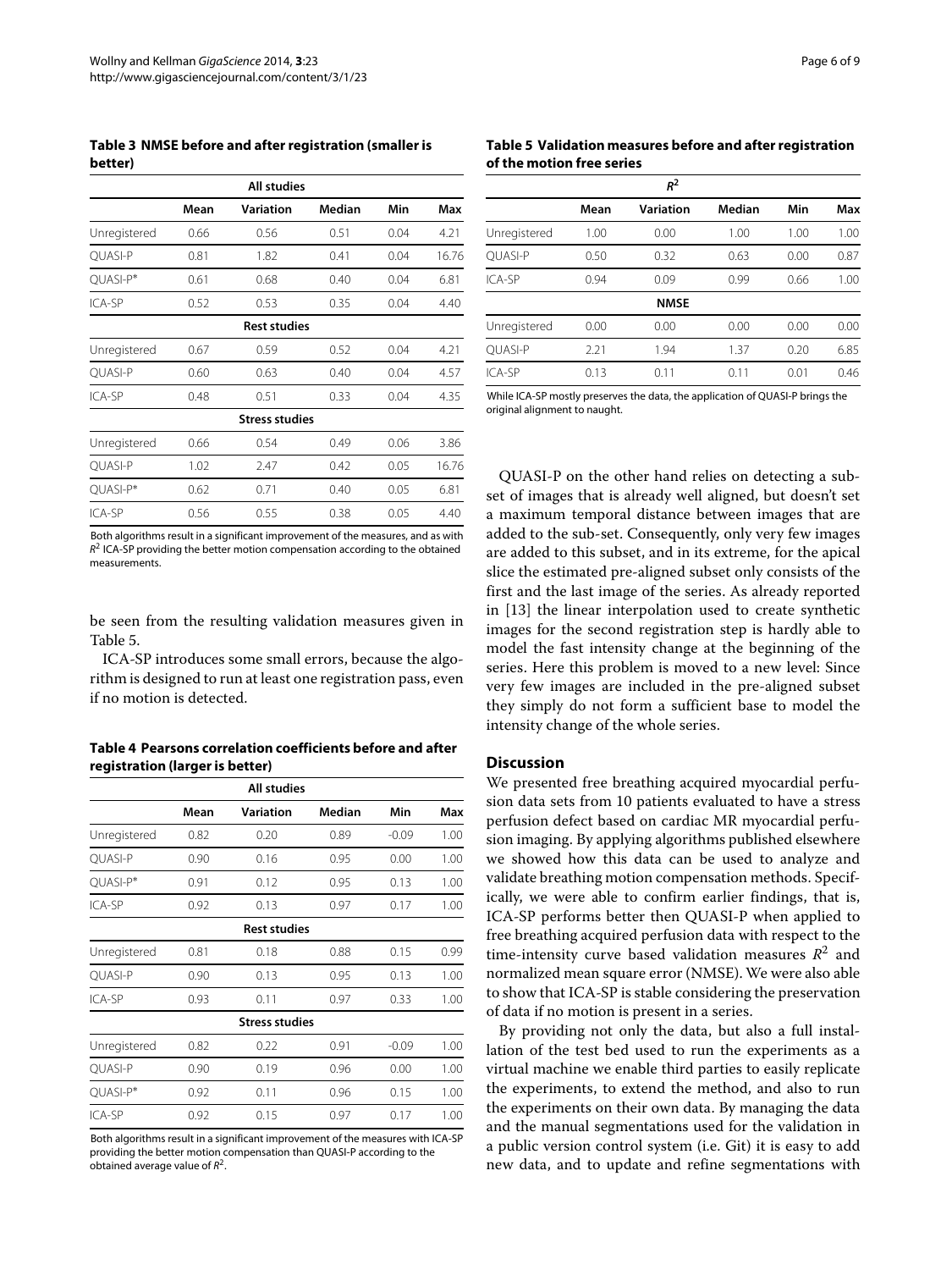a proper audit route. We encourage researchers to add their own annotations to the data set, either to provide the possibility to add inter-observer comparisons of segmentations to the presented analysis, or to make the use of the data in other applications possible, for instance, for the validation of segmentation algorithms.

# <span id="page-6-0"></span>**Methods**

Two methods [\[13,](#page-8-3)[20\]](#page-8-6) are applied to the data to demonstrate its usefulness for the rating and validation of motion compensation algorithms. For both methods software implementations have been made publicly available [\[23\]](#page-8-9). For completeness, we give a short description of both algorithms and the validation approach used in this paper.

# **Motion compensation exploiting quasi-periodicity of free breathing (QUASI-P)**

The algorithm presented in [\[13\]](#page-8-3) consists of three steps: Firstly, by using normalized gradients fields (NGF) based image similarity measure [\[27\]](#page-8-13), a global reference image and a subset of images that belong to the same breathing phase are obtained. These images are then non-linearly registered by optimizing NGF. In the second registration step, synthetic reference images are created from the now registered subset that exhibit similar intensity distributions like the original, still unregistered images, but are (ideally) free of motion. Finally, the unregistered images are non-linearly registered to their synthetic reference counterparts by optimizing the sum of squared differences (SSD).

# **Motion compensation with an ICA-Wavelet based classification (ICA-SP)**

The method presented in [\[20\]](#page-8-6) is based on an independent component analysis (ICA) of the perfusion series as proposed in [\[16\]](#page-8-14). First, an ICA is run on the image series to obtain feature images  $-$  the ICs  $-$  and a feature mixing matrix. By using a wavelet analysis of this feature mixing matrix, key components of the perfusion series such as motion, and possibly RV and LV enhancement curves are identified. The motion compensation is then achieved by creating synthetic reference images by recombining all ICs but the component identified as motion. This results in a series of reference images that is free of motion but exhibits an intensity profile similar to the original series which makes the application of SSD possible for the following non-linear registration step, where the original images are registered to their synthetic reference counterparts. Since the reference images are quite blurry initially, a multi-pass scheme is applied to achieve full motion compensation. Note, that with this scheme, the rest position is the mean of the breathing movement range, and hence, usually all images of the series are altered by the registration.

If properly identified, the RV and LV IC images can be used to segment the RV and LV cavities, and consequently a region of interest around the LV myocardium can be identified and can then be used to limit motion compensation to that region, thereby also speeding up the calculations. If only non-linear registration is to be applied, this segmentation step is not required.

In order to make result of the LV segmentation more reliable as compared to [\[20\]](#page-8-6), the segmentation is rejected if the distance between the geometric centers of the estimated RV and LV masks is smaller than a preset value. If the segmentation is rejected the non-linear registration based motion compensation is applied to the full image domain.

Another enhancement to the work presented in [\[20\]](#page-8-6) is attributed to the identification of ICs presenting motion. In [\[20\]](#page-8-6) we rely on the observation that the resting heart rate is approximately 75 beats per minute, and the rest breathing rate is about 12 breaths per minute [\[28\]](#page-8-15). Since the perfusion imaging is triggered at heart beats, this results in one breathing cycle covering approximately six frames in the time series. However, in stress studies the heart rate is considerably higher and the breathing rate doesn't necessarily increases proportionally. Hence, in stress studies one breathing cycle may stretch over more heart beats and consequently cover more frames in the image series which results in a failure of the wavelet based labeling method described in [\[20\]](#page-8-6) to identify ICs that present motion. Since the original image data provides the acquisition times for each frame, ICs corresponding to motion can be identified by thresholding based on the mean frequency of the IC mixing curves representing the breathing rate relative to the heart beat rate. This method of motion identification will only be used as a fallback, when the identification by using the wavelet based method fails.

# **Validation**

We base the validation solely on the time-intensity curves of the sections of the myocardium that are extracted from the segmentations provided with the given data sets. Given the segmentation of the myocardium obtained from the outlined endo- and epicardium, the LV center point *LV*c, and the ray passing from this center point to the marked RV insertion point *RV*ip, the myocardium is separated into 12 sections by clock-wise rotating this ray  $\overrightarrow{LV_{c}RV_{ip}}$  with equal angular increments of 30 degree. The result of this separation is equivalent to the separation of six sections shown in Figure [2.](#page-3-1)

The time-intensity curves are (1) evaluated directly from the segmented data  $K_{gt}$  (Ground Truth), and by propagating the myocardial section masks obtained from the chosen key frame, (2) over the original image series *K*org, and (3) over the image series that was corrected for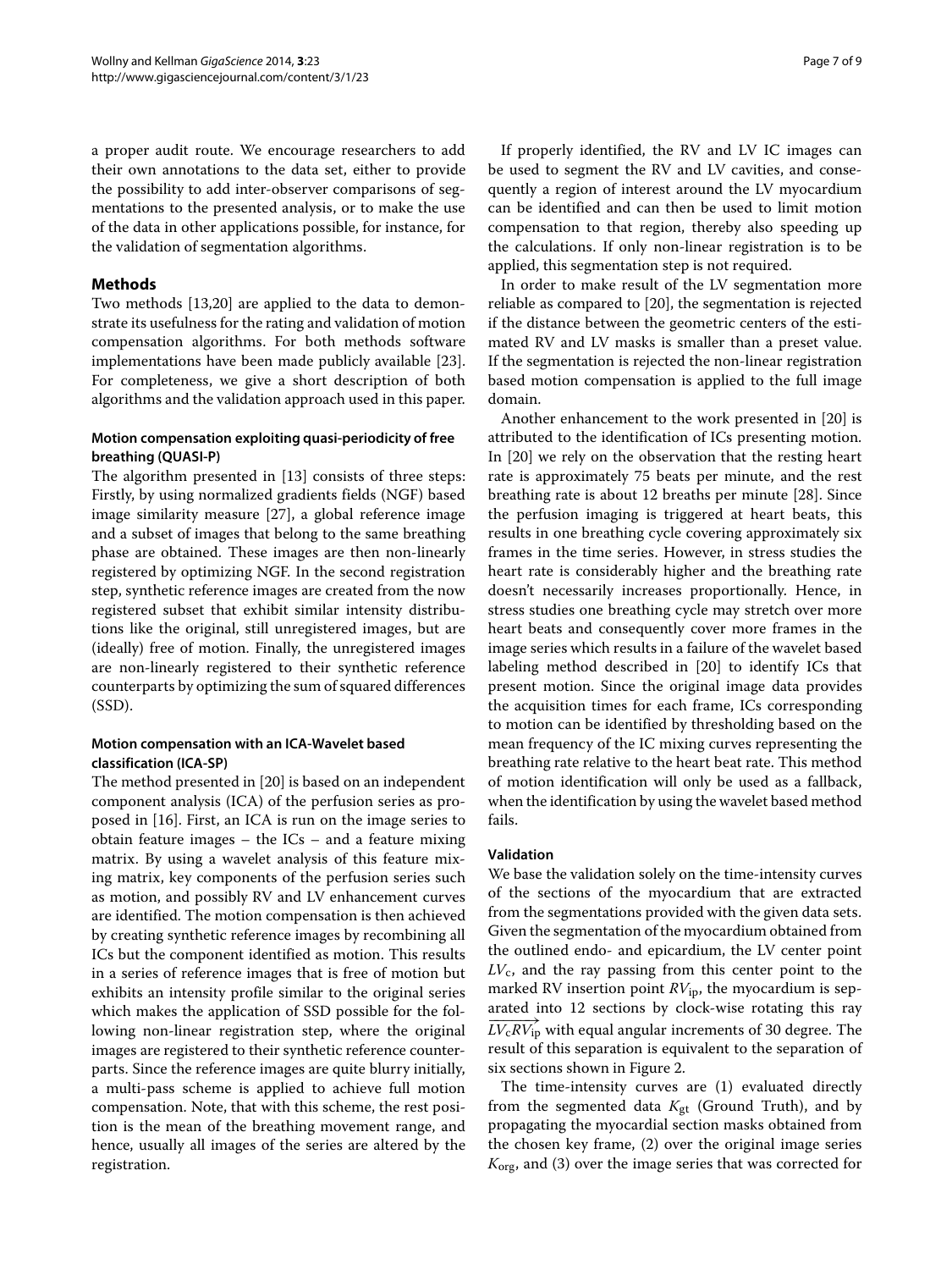motion *K*reg. In the second case, the section mask of the key frame is used unaltered. In the third case, the section mask is adjusted to the registered key frame according to the transformation that was obtained for motion compensation. Note, that in this case a failed motion compensation may result in a transformed mask that doesn't contain any pixel for one or more sections. To quantify the registration quality, we evaluate Pearsons correlation coefficient  $R^2$  and the NMSE between the manually obtained time intensity curves  $K_{gt}$  and the pre-and post registration curves  $K_{\text{org}}$ , and  $K_{\text{reg}}$  respectively. Better registration is indicated by a higher correlation  $R^2$  and a lower NMSE. If one of the transformed section masks did not contain any pixel, the correlation  $R^2$  was set to zero to indicate the failure in motion compensation.

Note, that the clinical relevant quantification of the myocardial blood flow (MBF) could also be used as an additional validation measure. However, on one hand, the result of such a quantification is dependent on the used quantification model (e.g. [\[29](#page-8-16)[,30\]](#page-8-17)), and on the other hand the presented data is not corrected for intensity inhomogeneities, and the motion compensation methods used here do not include such correction. Consequently, using MBF would add an additional layer of evaluations that in itself need validation. Therefore, and since this paper focuses on the presentation of the data and the motion compensation methods are included mostly to illustrate the utility of the data, we refrained from adding MBF as validation measure.

# **Availability of supporting data**

A static snapshot of the data is provided in the Giga-Science data base [\[31\]](#page-8-18). The data distribution also includes all the scripts required to run these experiments. In addition, a full installation of the test bed is provided as a virtual hard disk based on a minimal installation of Ubuntu Linux 14.04 (i386). For a detailed description of the data layout and to clarify the licenses of different software in the virtual machine the reader is referred to the Additional file [1:](#page-7-7) Supplementary material.

In addition, to allow updates and additions to the annotations, the data and scripts are also made available in a public Git repository at [https://sourceforge.net/p/](https://sourceforge.net/p/tabseg/myoperfdata/ci/master/tree/) [tabseg/myoperfdata/ci/master/tree/,](https://sourceforge.net/p/tabseg/myoperfdata/ci/master/tree/) in conjunction with a Android based segmentation software [\[22\]](#page-8-8).

# **Additional file**

<span id="page-7-7"></span>**[Additional file 1:](http://www.biomedcentral.com/content/supplementary/2047-217X-3-23-S1.pdf) Supplementary material.**

#### **Abbreviations**

IC: Independent component; ICA: Independent component analysis; ICA-SP: Motion compensation by using independent component analysis and spline based non-linear registration; LV: Left ventricle; MIA: Toolkit for gray scale

medical image analysis; MRI: Magnetic resonance imaging; NMSE: Normalized mean square error; QUASI-P: Motion compensation exploiting quasiperiodic breathing motion;  $R^2$ : Pearsons correlation coefficient; RV: Right ventricle; SR-FLASH: Slew rate – fast low angle shot.

#### **Competing interests**

The authors declare that they have no competing interests.

#### **Authors' contributions**

GW is responsible for the implementation of the methods, the manual segmentations, and running the experiments, PK provided the data and the medical expertise for the analysis provided here. Both authors read and approved the manuscript.

#### **Acknowledgments**

This work was in part supported by Spain's Ministry of Science and Innovation through INNPACTO (PRECISION), by the Comunidad de Madrid (ARTEMIS S2009/DPI-1802), and the European Regional Development Funds (FEDER). The data was provided with the support of the Intramural Research Program of the NIH, National Heart, Lung and Blood Institute. The authors also wish to thank María-Jesus Ledesma-Carbayo and Andrés Santos for their feedback and comments. Finally, we would like to thank the patients who provided informed consent that this data can be redistributed in anonymized and un-linked form.

#### **Author details**

1Biomedical Imaging Technologies, ETSI Telecomunicación, Universidad Politécnica de Madrid, Avenida Complutense 30, 28040 Madrid, Spain. <sup>2</sup>Ciber BBN, Zaragoza, Spain. <sup>3</sup> Laboratory of Cardiac Energetics, National Heart, Lung and Blood Institute, National Institutes of Health, DHHS, Bethesda, MD, USA.

#### Received: 21 May 2014 Accepted: 13 October 2014 Published: 11 November 2014

#### **References**

- <span id="page-7-0"></span>1. Hsu LY, Groves DW, Aletras AH, Kellman P, Arai AE: **A quantitative pixel-wise measurement of myocardial blood flow by contrast-enhanced first-pass CMR perfusion imaging: microsphere validation in dogs and feasibility study in humans.** *JACC Cardiovasc Imaging* 2012, **5**(2):154–166. [http://mia.sourceforge.net/.](http://mia.sourceforge.net/)
- <span id="page-7-1"></span>2. Jerosch-Herold M: **Quantification of myocardial perfusion by cardiovascular magnetic resonance.** *J Cardiov Magn Reson* 2010, **12:**57.
- <span id="page-7-2"></span>3. Gupta SN, Solaiyappan M, Beache GM, Arai AE, Foo TKF: **Fast method for correcting image misregistration due to organ motion in time-series mri data.** *Magn Reson Med* 2003, **49:**506–514.
- 4. Dornier C, Ivancevic MK, Thevenaz P, Vallee J-P: **Improvement in the quantification of myocardial perfusion using an automatic spline-based registration algorithm.** *J Magn Reson Imag* 2003, **18**(2):160–168.
- 5. Milles J, van der Geest RJ, Jerosch-Herold M, Reiber JH, Lelieveldt BP: **Fully automated registration of first-pass myocardial perfusion MRI using independent component analysis.** *Inf Process Med Imaging* 2007, **20:**544–555.
- <span id="page-7-6"></span>6. Gupta V, Giessen M, Kirisli H, Kirschbaum SW, Niessen WJ, Lelieveldt BPF: **Robust motion correction in the frequency domain of cardiac mr stress perfusion sequences.** In *Medical Image Computing and Computer-Assisted Intervention - MICCAI 2012,* Lecture Notes in Computer Science, vol. 7510. Edited by Ayache N, Delingette H, Golland P, Mori K. Nice: Springer; 2012:667–674. doi:10.1007/978-3-642-33415-3\_82.
- <span id="page-7-3"></span>7. Wong KK, Yang ES, Wu EX, Tse H-F, Wong ST: **First-pass myocardial perfusion image registration by maximization of normalized mutual information.** *J Magn Reson Imaging* 2008, **27:**529–537.
- <span id="page-7-4"></span>8. Breeuwer M, Spreeuwers L, Quist M: **Automatic quantitative analysis of cardiac MR perfusion images.** In *Proc. SPIE 4322*. Edited by Sonka M, Hanson KM. San Diego: Medical Imaging 2001, Image Processing 733; 2001:733–742. doi:10.1117/12.431152.
- <span id="page-7-5"></span>9. Delzescaux T, Frouin F, Cesare AD, Philipp-Foliguet S, Todd-Pokropek A, Herment A, Janier M: **Using an adaptive semiautomated self-evaluated registration technique to analyze mri data for myocardial perfusion assessment.** *J Magn Reson Imag* 2003, **18:**681–690.